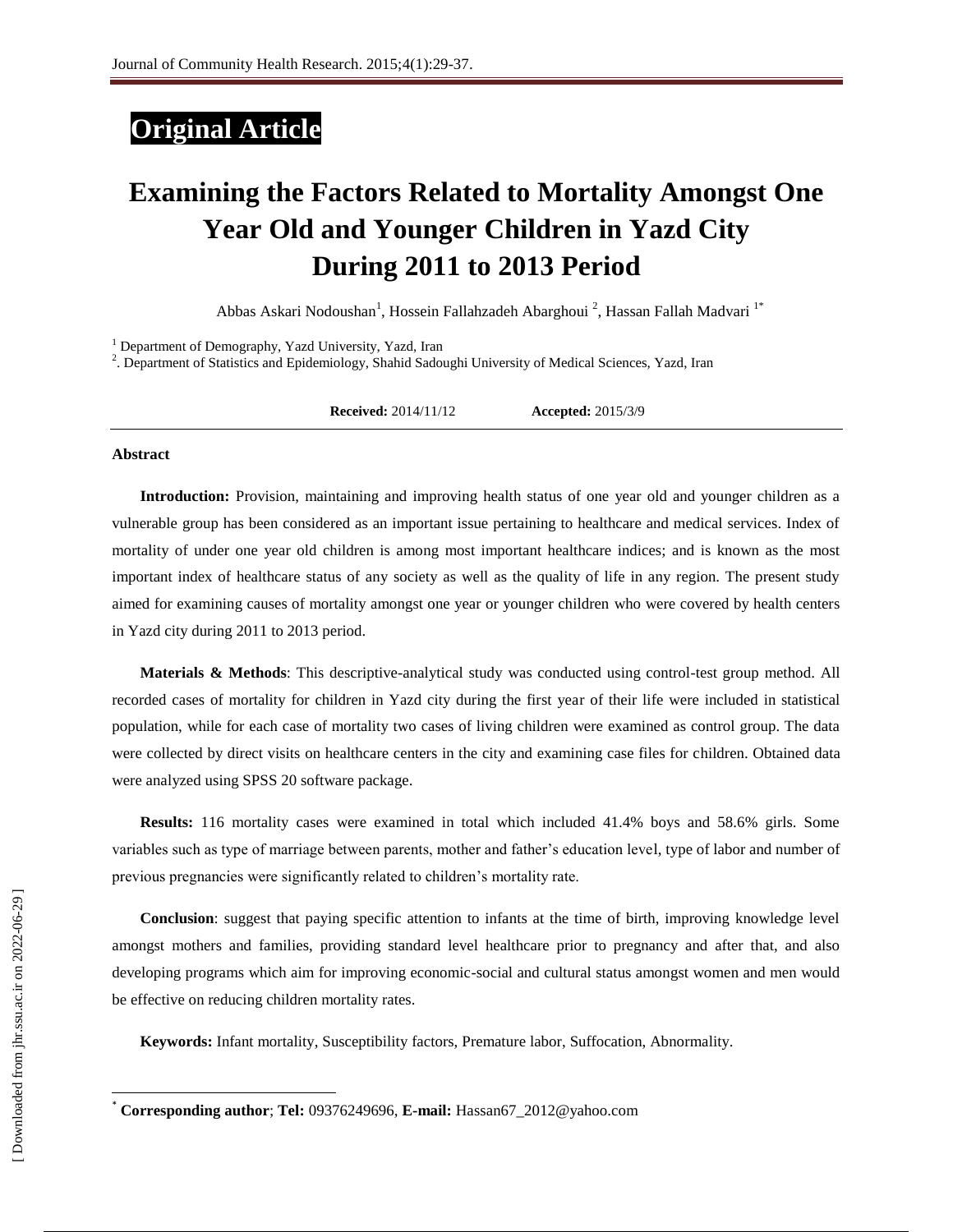# **Introduction**

Since infants and young children are the most vulnerable people in any society, their dead is one of the most painful events which can be hardly bore by anyone. Although elderly people are also vulnerable as well, but their death would not be projected as so painful since occurs in late years of their lives. Therefore, infant mortality rate which is considered as a specific mortality rate is more seriously investigated by experts and researchers in demography and healthcare fields. This, on the other hand is a healthcare index since higher rates of disease and mortality especially amongst infants, not only indicates lower healthcare level in the society, but insufficiency of healthcare education as well. Yet on the other hand, infant mortality issue is also an index of economical, social and cultural development, because keeping the infants alive – as the most vulnerable members of society  $-$  is not a task performed only by families but a consequence of deep effects imposed by healthcare and medical services and social security and welfare systems [1].

Therefore, the children mortality index is receiving much attention by studies regarding human development levels rather than general mortality index since general mortality rates cannot provide researchers with any difference amongst countries in sense of development levels. Considering children mortality index it could be inferred that how much a country is developed and how much decrease has been realized along the path of development. Mortality rate of children at the first year of life is an appropriate index which indicates the level of healthcare in any country. This index is both quantitative and qualitative, and generally is one of the most important and expressive indices of development according to UNICEF<sup>[2]</sup>.

Considering the importance of children mortality rate as an index of economic and social development as well as healthcare and medical development of the countries; and based on existing evidences and conducted studies, this index has desirably decreased in developing countries and especially in Iran. However, although the numbers have decreased in Iran, more research and comprehensive studies are required to be done. The mentioned index has been chosen for this study because different social and economical factor would significantly affect this index in our country. Since Iran is a country that is taking steps towards development, more measures are needed to further reduce children mortality rate. Also no study has been conducted under the above title in Yazd province during recent years, therefore research and study in this field is recommended. The present study aimed for investigating factors which are related to children mortality rate.

### **Materials & Methods**

This descriptive-analytical study was conducted using control-test group method, At first, blank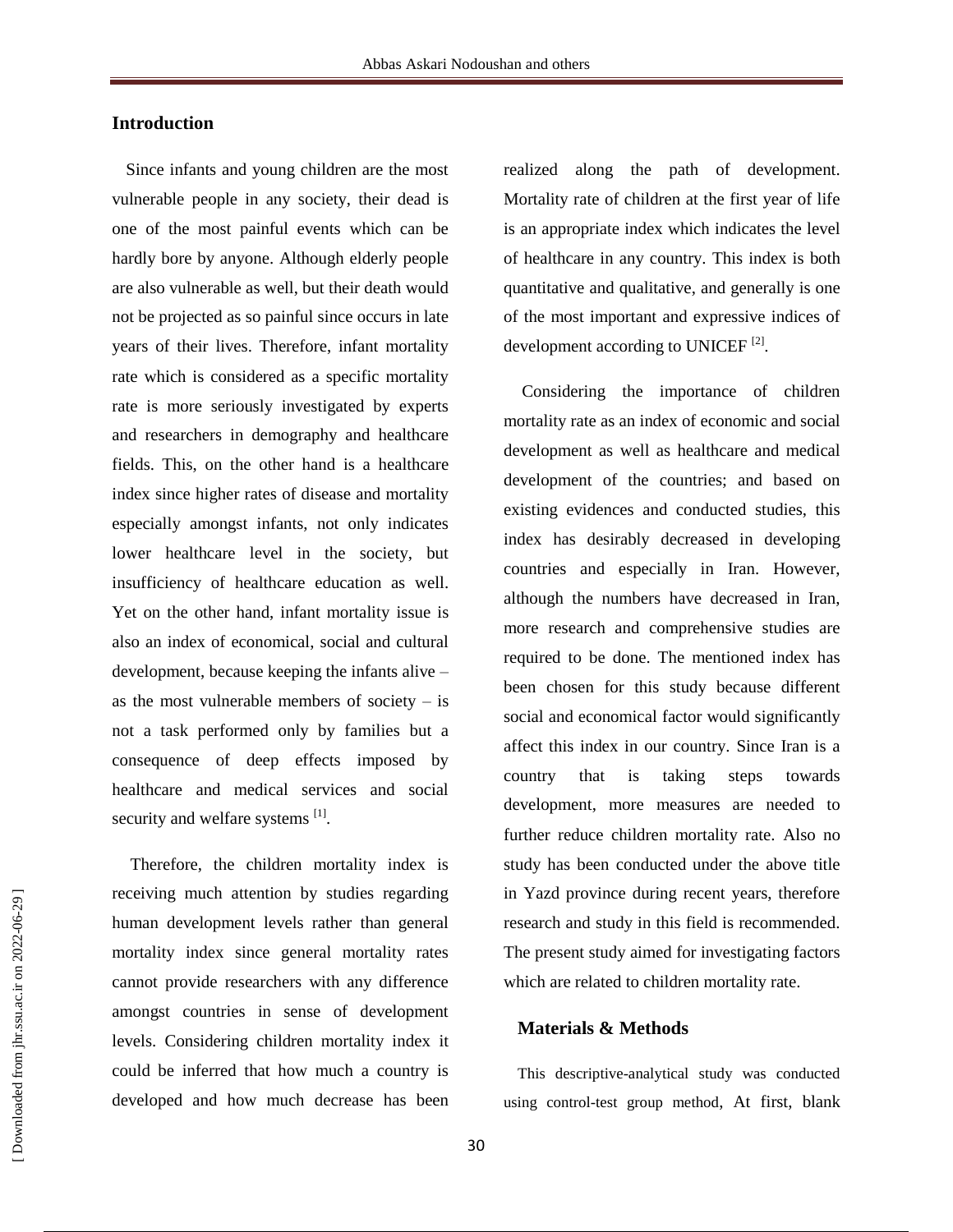case data sheets was obtained from public health center and were further examined by expert professors, then our chosen variables were integrated into the data collecting sheet. Real information was collected by visiting health centers across the city and examining cases of child death. Two cases of living children were considered as the control cases for each case of a deceased child. According to health center records, 132 cases of deceased children were recorded in Yazd city during the period of 2011 to 2013 of which 116 cases included complete information. Also 132 cases of living children were available and were further examined. The present study was of case-control type. Finally, the collected data were analyzed through statistical tests at significant level of less than 0.05.

# **Results**

Findings of the study are reviewed in this section. 48.3% of cases under study included boys; while 51.7% were girls. Cause of death was reported as prematurity (14.4%), Infection (4.3%), mother health problems (2%) and suffocation (0.3%) for those children. Table 1 shows characteristics of examined cases in summary. And Table 2 shows the range variables which entered the statistical tests. Data in Table 3 show the distribution of qualitative variables examined pertaining to children. This table includes the variables of labor type, type of marriage, type of pregnancy, child's gender, and parents' education level in order to facilitate analysis of effects of various factors on children mortality rate.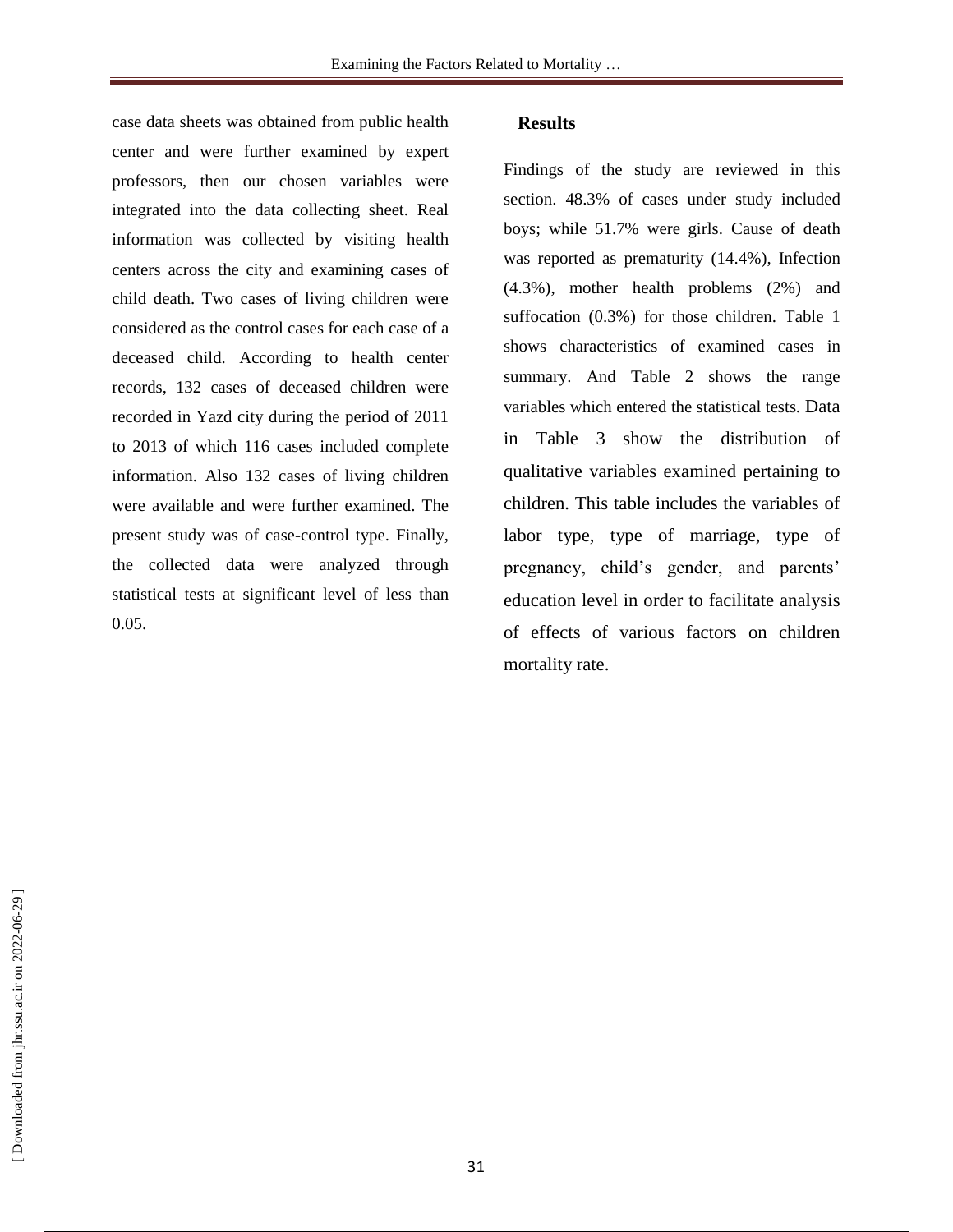| <b>Variable</b>                           | <b>Characteristics</b>   | Frequency    | Percent        |
|-------------------------------------------|--------------------------|--------------|----------------|
| Labor type                                | Normal                   | 184          | 52.9           |
|                                           | Cesarean                 | 164          | 47.1           |
| <b>Father's</b><br><b>Education level</b> | Primary school and lower | 133          | 38.3           |
|                                           | Guidance school          | 139          | 39.9           |
|                                           | High school diploma      | 71           | 20.4           |
|                                           | University               | 5            | 1.5            |
|                                           | Primary school and lower | 100          | 28.8           |
| Mother's                                  | Guidance school          | 160          | 46             |
| <b>Education level</b>                    | High school diploma      | 82           | 23.6           |
|                                           | University               | 6            | 1.7            |
| <b>Marriage type</b>                      | <b>Between relatives</b> | 78           | 22.4           |
|                                           | Non-relatives            | 270          | 77.6           |
| Father's occupation                       | Government employee      | 289          | 22.4           |
|                                           | Free                     | 89           | 77.6           |
| Mother's occupation                       | Housewife                | 325          | 93.4           |
|                                           | Employee                 | 23           | 6.6            |
| Type of pregnancy                         | Intentional              | 317          | 91.1           |
|                                           | Unintentional            | 31           | 8.9            |
| <b>Medical factors</b>                    | Infection                | 12           | 3.4            |
|                                           | Suffocation              | $\mathbf{1}$ | 0.3            |
|                                           | Prematurity              | 3            | 14.4           |
|                                           | Mother health problems   | $\tau$       | $\overline{2}$ |
|                                           | Single                   | 330          | 94.8           |
| <b>Multiplet</b>                          | Twins or more            | $18\,$       | 5.2            |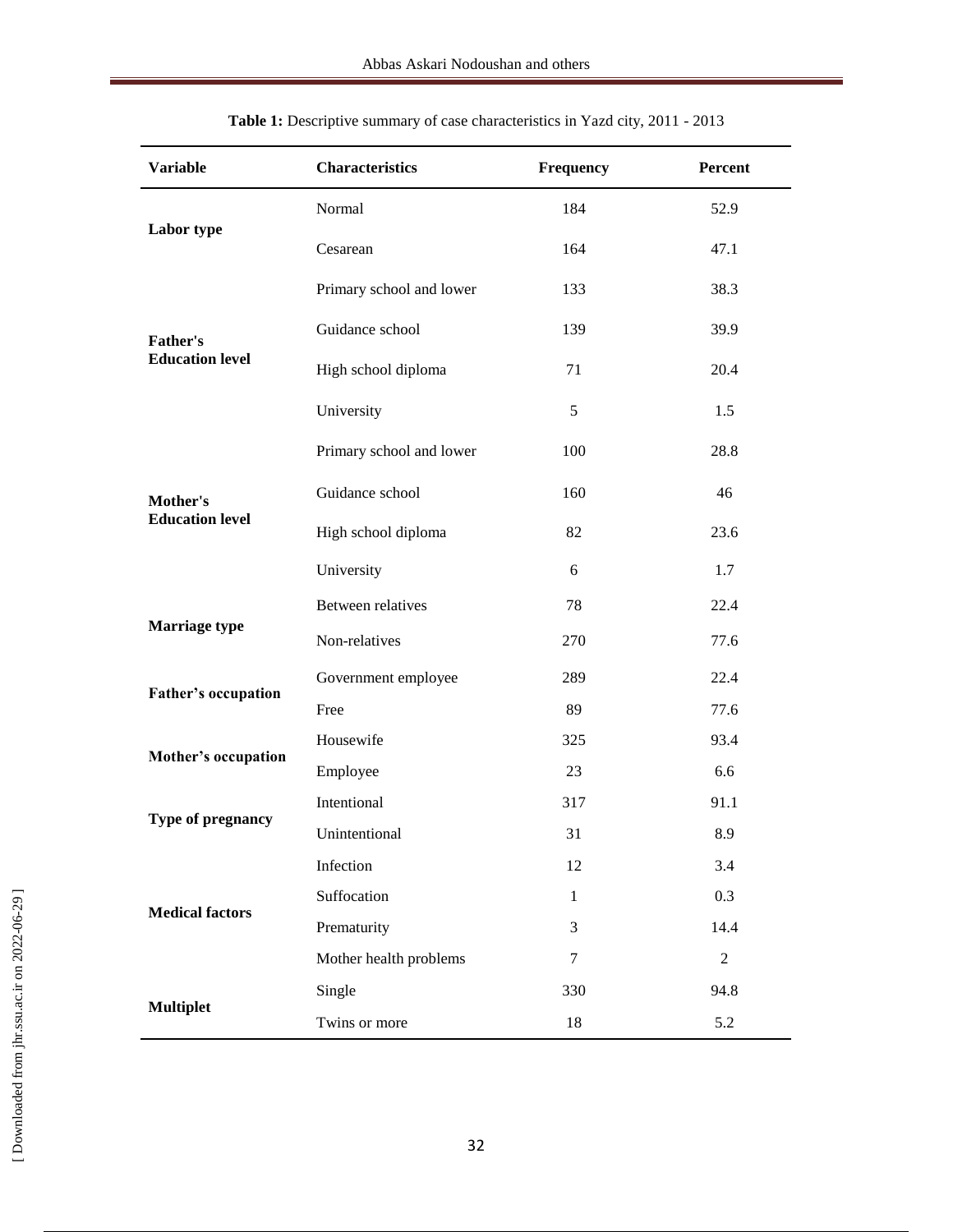| <b>Variable</b>                       | <b>Deceased children</b> |            | Living children |            | <b>Test value</b> | Sig. level |
|---------------------------------------|--------------------------|------------|-----------------|------------|-------------------|------------|
|                                       | Mean                     | Std. Error | Mean            | Std. Error |                   |            |
| Father's age                          | 31.03                    | 5.872      | 31.53           | 5.888      | $-0.760$          | 0.448      |
| Mother's age                          | 27.25                    | 5.407      | 27.34           | 5.264      | $-0.150$          | 0.881      |
| Age at labor time                     | 27.15                    | 5.388      | 27.25           | 5.326      | $-0.177$          | 0.589      |
| <b>No. of Previous</b><br>pregnancies | 1.21                     | 1.255      | 0.91            | 1.028      | 2.241             | 0.017      |
| Marriage age                          | 21.31                    | 3.066      | 21.43           | 3.004      | $-0.351$          | 0.746      |
| Parents' age<br>difference            | 4.22                     | 3.170      | 4.53            | 3.085      | $-0.877$          | 0.381      |
| <b>Birth interval</b>                 | 4.31                     | 3.384      | 4.32            | 3.552      | $-0.033$          | 0.946      |

|  | Table 2: Difference of range variables in statistical study, Yazd city, 2011 - 2013 |  |  |  |  |  |  |
|--|-------------------------------------------------------------------------------------|--|--|--|--|--|--|
|--|-------------------------------------------------------------------------------------|--|--|--|--|--|--|

**Table 3:** Percentile distribution of living and decsased children pertaining to variables under examination: The limits and domains

| <b>Variable</b>                  | <b>Deceased child</b> | Living child | <b>Test value</b> |
|----------------------------------|-----------------------|--------------|-------------------|
| Labor type:                      |                       |              |                   |
| Normal                           | 36.2                  | 61.28        | $\chi$ 2=19.4     |
| Cesarean                         | 63.8                  | 38.8         | $Sig=0.000$       |
| <b>Marriage type:</b>            |                       |              |                   |
| Relative                         | 36.2                  | 14.7         | $\chi$ 2=24.092   |
| Non-relative                     | 63.8                  | 85.3         | $Sig=0.000$       |
| Type of pregnancy:               |                       |              |                   |
| Intentional                      | 89.7                  | 91.8         | $\chi$ 2=0.433    |
| Unintentional                    | 10.3                  | 8.2          | $Sig=0.506$       |
| Gender:                          |                       |              |                   |
| Male                             | 41.4                  | 51.7         | $\chi$ 2=3.314    |
| Female                           | 58.6                  | 48.3         | $Sig=0.069$       |
| <b>Father's education level:</b> |                       |              |                   |
| Primary school and lower         | 31.7                  | 62.9         | $\chi$ 2=9.36     |
| Guidance school                  | 40.8                  | 59.2         | $Sig=0.025$       |
| High school                      | 34.5                  | 65.5         |                   |
| University                       | 19.2                  | 80.8         |                   |
| Mother's education level:        |                       |              |                   |
| Primary school and lower         | 48.5                  | 51.5         | $\chi$ 2=9.736    |
| Guidance school                  | 37.3                  | 62.7         | $Sig=0.021$       |
| High school                      | 35                    | 65           |                   |
| University                       | 21.2                  | 78.8         |                   |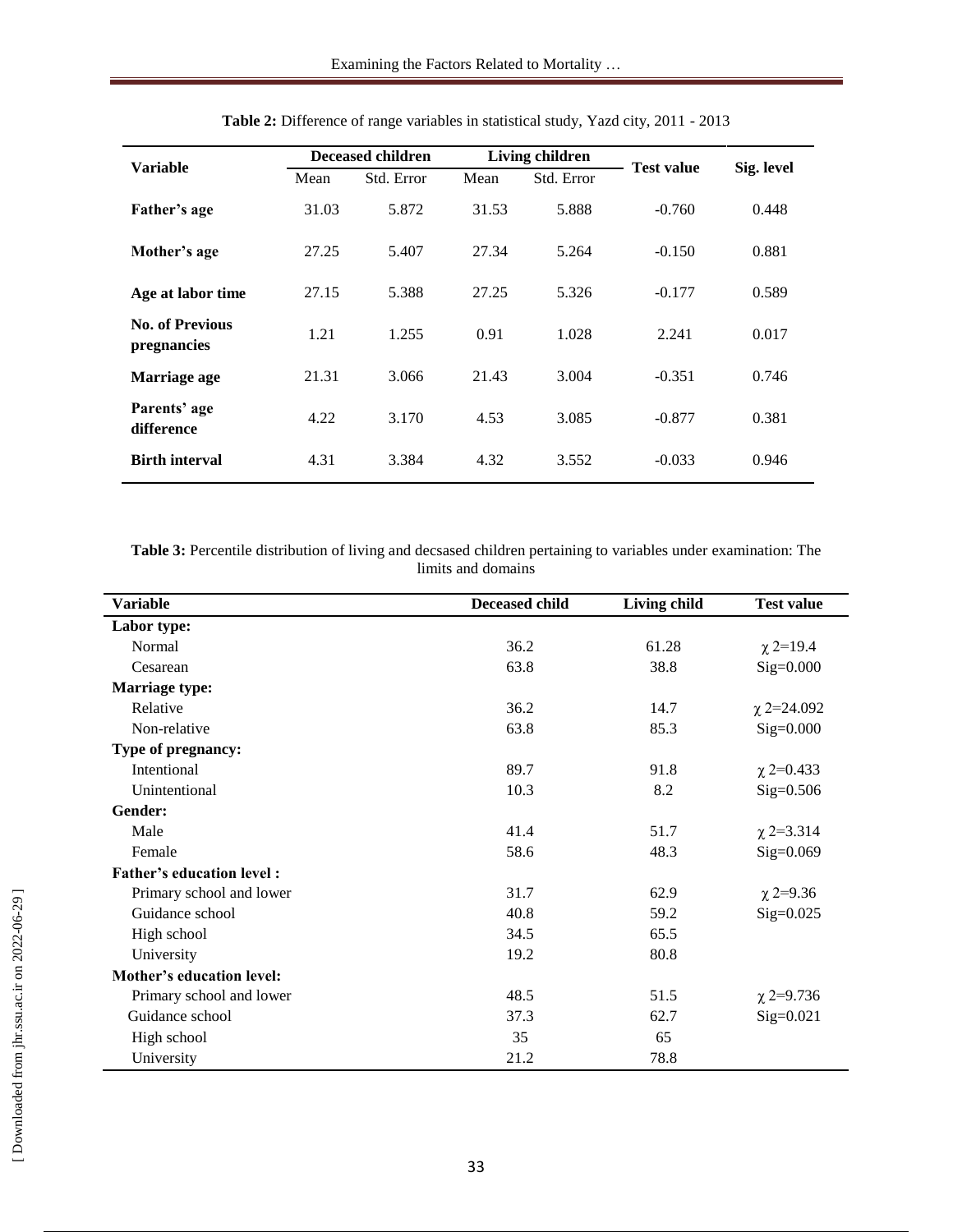# **Discussion**

This study examines the factors related to children mortality over the period of 2011 to 2013 in Yazd city as an important human and healthcare development index. The results suggest that there is a significant relation between labor type and child mortality rate. Study findings are in concordance with R. Faraji et al.  $[3]$ , K. namakin and Sharif zadeh  $[4]$  and also M. Fallahi, Joudaki, Mohseni Bandpei<sup>[5]</sup>. The results indicated that the more cesarean cases of labor, the more is mortality rate. In other words, cesarean methods of labor need to be kept at lowest possible rate in order to increase the survival chance and life expectancy of newborns.

Also parents' education level was significantly related to children mortality rate at the first year of life. Therefore, the results obtained from this test are in concordance with Sheikh Ghyaseddin <sup>[6]</sup>, United Nations' research in 1985 and also davazdahemami et al.  $^{[7]}$ . Testing this hypothesis showed that a significant trend exists between parents' educational level and children mortality rate; i. e. higher educational level of parents would lead to lower rate of children mortality. So the more educated parents are, the less cases of child mortality would occur. Therefore, we suggest that specific attention should be paid to educating young people especially young women through long-term educational programs. This would be considered as a primary solution regarding children health while acknowledging

the essential role of women in nurture and improving children's health status. Planners of education and nurture systems need to take required measures towards encouraging parents to get higher education.

The study results suggested that a significant difference exists between labor type and children mortality rate. However they are divergent from K. Namakin and Sharifzadeh <sup>[4]</sup>. As the significant relation between marriage type and children mortality rate was approved, we inferred that marriage between non-relatives would act as a factor favoring longer life expectancy for children and less mortality cases amongst them.

Type of pregnancy was another factor investigated through this study. The results indicate that there is no significant relation between this variable and children mortality rate. Also gender is not significantly related to mortality rate amongst the studied deceased children. Those findings are not in concordance with results reported by Amani et al.  $[2]$ . However, they are consistent to Salamati et al. and also Faraji et al.

The studies conducted by Mohagheghi and Mousavi<sup>[8]</sup>, Sheikh ghyasi<sup>[6]</sup>, Erfan<sup>[10]</sup> and United Nations<sup>[11]</sup> have shown that there is no significant relation between paraents' age and children mortality rates. The results obtained from this study are in concordance with those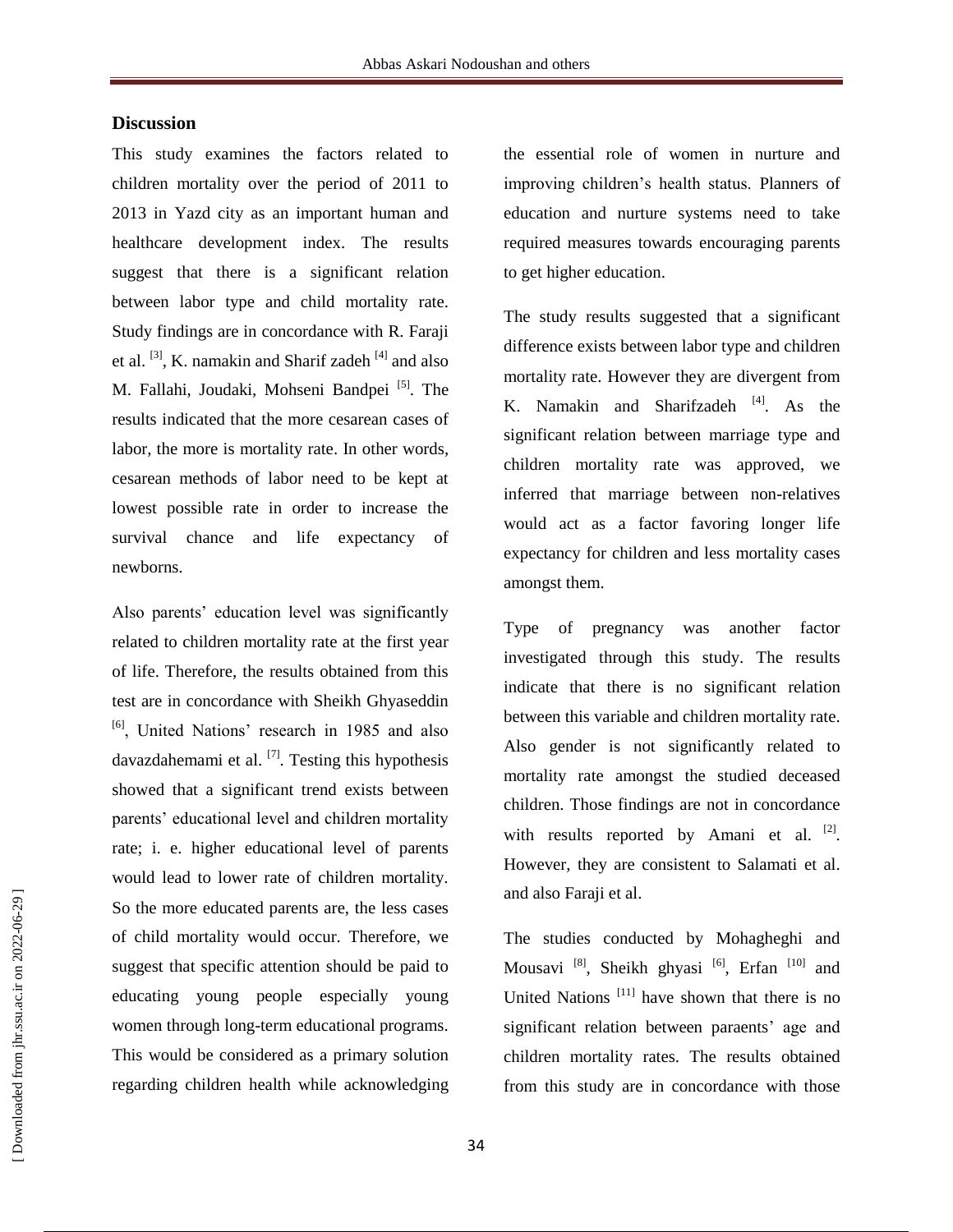mentioned above. Considering the mean age of parents (mean fathers' age was 31.03 years; mean mothers' age was 27.25 years) we could draw this important conclusion that parents were in fertility age, considering the age of fertility should not be less than 18 and higher than 35 for mothers.

The results obtained regarding the mothers' age at the time of child birth and child mortality rate indicated that no significant relation exist between those two variables. It can be said that mothers under examination by this study had not been married at small age; this is a factor that leads to lower child mortality rate. The younger mothers be at the time of child birth, the faster they enter fertility period; and this would lead to higher children mortality rate.

The obtained results show no significant relation between parents' age difference and children mortality rate. The results reported by Emran [9] and UN<sup>[10]</sup> as well as Mohagheghi and Mousavi <sup>[8]</sup> approve our findings here. That variable could not affect children mortality rate since there is not a significant difference between mean fathers' and mothers' age in our cases. According to other scientific findings, the age difference between father and mothers' age should not exceed 7 years. As the present study revealed, parents' age difference is 4.22 years which lies in appropriate range; and this factor has lead to lower children mortality rate.

International studies pertaining to fertility in various countries suggest that a reverse relation exists between children mortality rates and birth intervals, but on the other hand, this hypothesis has been approved by Namakin and Sharifzadeh; the results obtained through the present study is in concordance to the latter. Mean birth interval was 4.32 years in this study which is aligned by applied standards (min. 3 years). In other words, shorter time interval between two successive child birth for would impose some dangers to the health status of both mother and child at the pregnancy period and after that. Therefore, birth interval was not identified as an effecting factor on children mortality cases in general.

According to the results of tests performed regarding relation between number of previous pregnancies and mortality rate, we have deduced that a significant relation exists between those two variables. That means the chance of survival for every child would increase as the number of previous pregnancies increases. Results of the present study in this regard are aligned with results of Hadavi et al. [11].

Study results suggest that no significant relation exist between child's birth rank and mortality rate. This is contrary to the study which was conducted in rural areas of Punjab province, India as well as study conducted by Ashraf in Bangladesh (1986). Test results showed that median birth rank for the children under study was 2. According to reported results, children who are born in first, fifth or sixth ranks have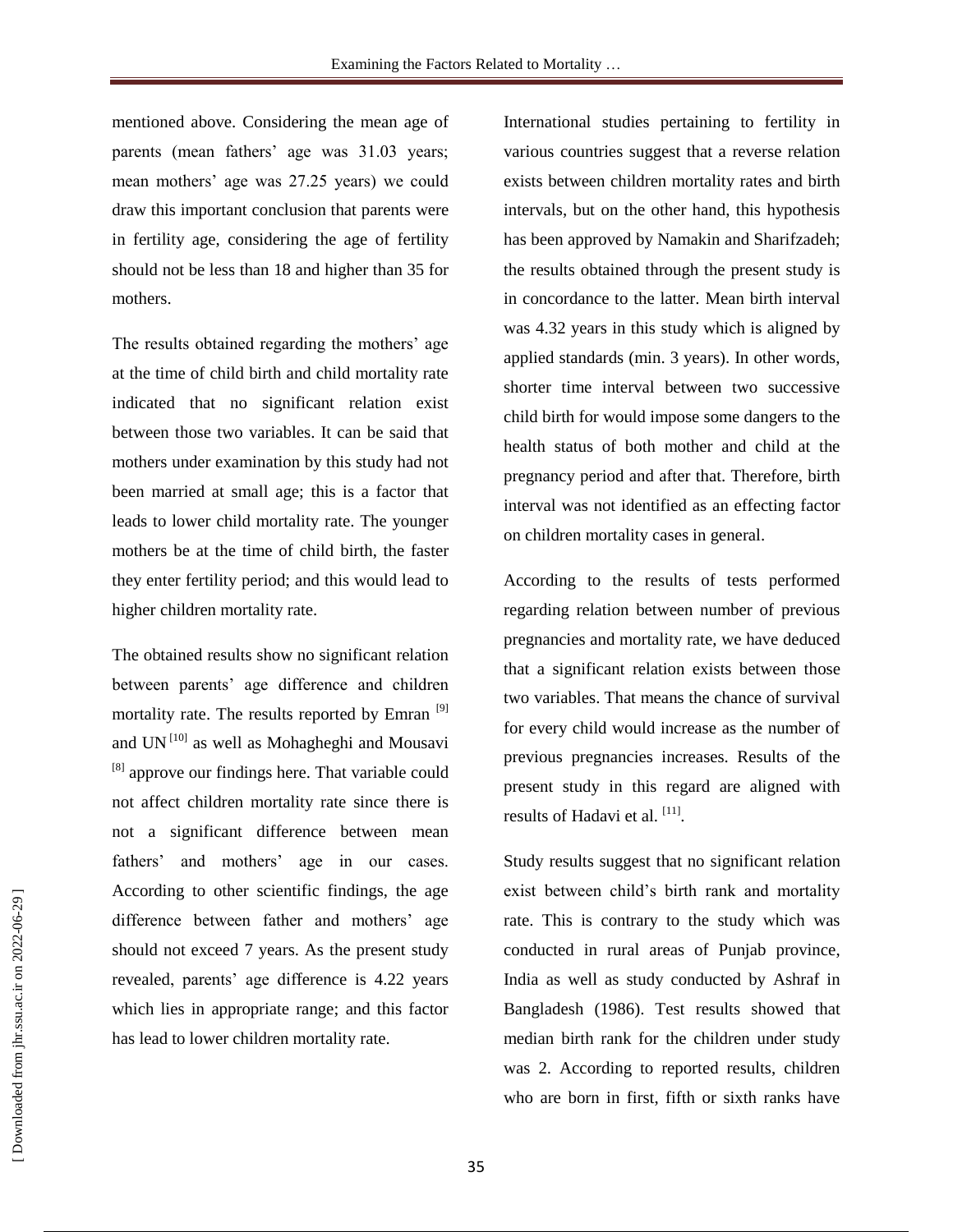survival chances much lower than the children who are born in second to fourth ranks. Since the median birth rank is 2 in the present study, we theoretically expected a significant relation between birth rank and mortality rate which was not approved in practice.

Multi-variate regression analysis showed that amongst variables which were entered into logistic regression, only labor type and marriage type were significantly important.

# **Conclusion**

This cross-sectional study provided us with an opportunity to investigate the causes of children mortality. The analysis showed that although many causes of children's death are evitable, the statistical numbers of children mortality are still significant while effective factors on children mortality are quite predictable. A futuristic study

in this field covering all pregnant women and recording more precise information pertaining mothers' health records as well as child death causes and process would highly contribute to this field of research in future.

# **Limitations**

Missing profile information and unreadable data

Required profiles not available in centers; basically, the profile exits the center following migration

Unavailability of profile for some children which caused the researcher to omit them

Lack of an integrated and systematic registration system in health centers of Yazd city

### **References**

- 1. Tamanna S. Basics of Demography. Tehran : Payam-e Nour University Press, 3<sup>rd</sup> Ed; 2007 (Persian).
- 2. Amani F, Barak M, Aminisani N, et al. Neonatal Mortality and Its Related Factors in Hospitals of Ardabil, 2002-2003 . Journal of Ardabil Univercity Medical Science. 2005;5(4):305-310 (Persian).
- 3. Faraji R, Zarkesh M, Ghanbari A, et al. Assessment of the Causes and Risk Factors Associated with Neonatal Mortality Based on International Coding Diseases. Journal of Guilan University of Medical Sciences. 2012;21(84):42-46 (Persian).
- 4. Namakin K, Sharifzadeh G. Examining mortality amongst children under one year old and effective factors in Birjand city. Journal of Knowledge and health. 2008;3(1):16-21(Persian). available in http://knh.shmu.ac.ir/index.php/site/article/view/199
- 5. Fallahi M , Joudaki N , Mohseni Bandpey H . Evaluation of Causes of Neonatal Mortality in Shohadaye Tajrish Hospital, during Years 2004-2007. Pajoohandeh Journal. 2009;14(1):43-46 (Persian).
- 6. Giashuddin MS, Hosain, MM. Factors associated with child health in urban areas of Bangladesh. Bangladesh Journal of Scientific Research; 2011;24(2):145-154